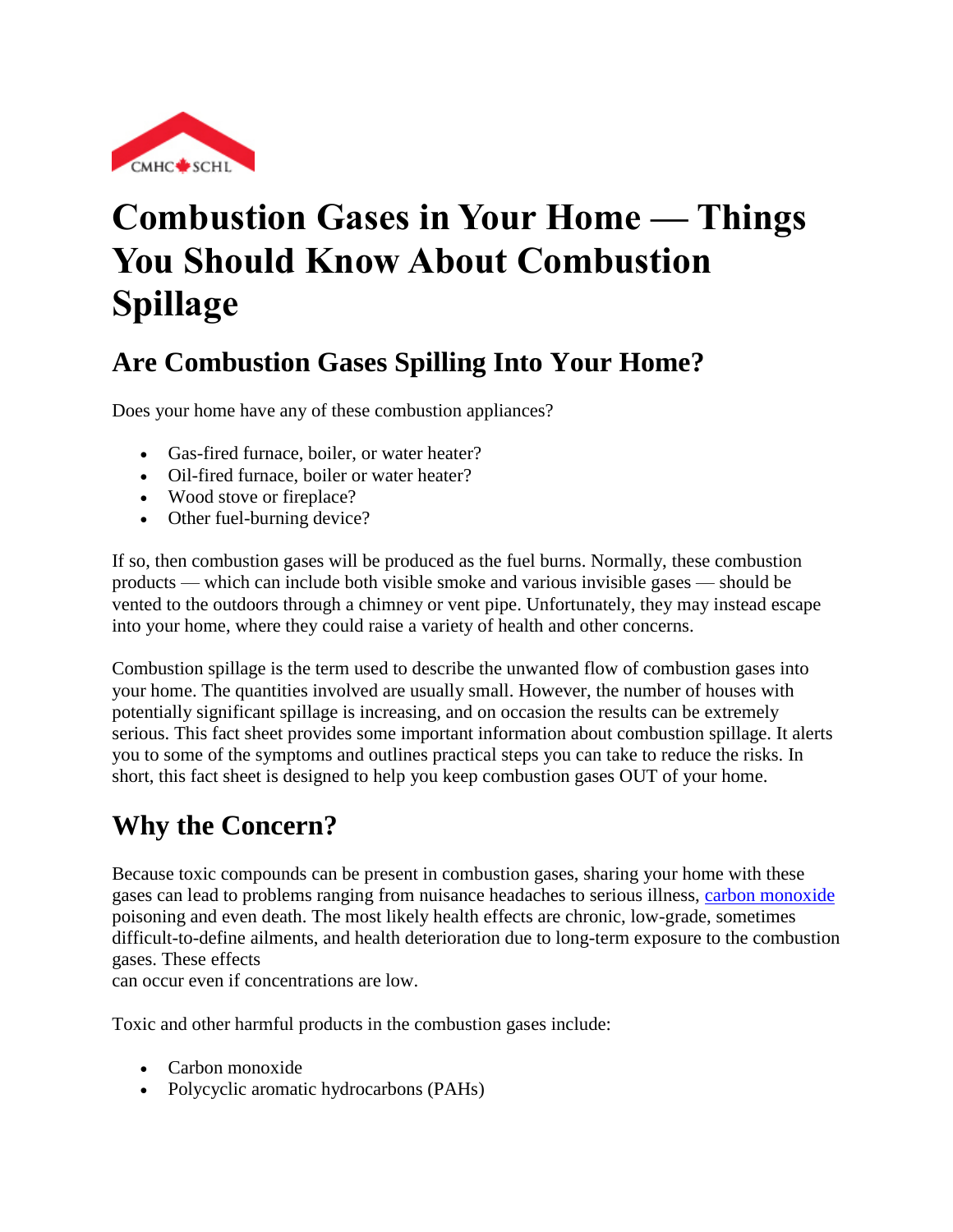- Aldehydes
- Hydrocarbons
- Sulphur dioxide
- Nitrogen oxides
- Particulates

Carbon dioxide and water vapour, which are relatively harmless, are often present in larger quantities.

The exact composition and characteristics of combustion gases, and the severity of their effect on your house and its occupants, depend on several factors. These include the type of fuel being burned and the condition of your system.

# **Understanding Venting and Spillage**

#### **When Things Go Right**

A typical oil or gas forced-air heating system is shown schematically in [Figure 1.](http://www.cmhc-schl.gc.ca/en/co/maho/yohoyohe/inaiqu/inaiqu_004.cfm#figure1) When operating, the system generates two separate air flows:

#### **Combustion air**

Combustion is a process in which air and fuel combine to produce heat and various combustion products. Depending on the type of furnace, the air required for combustion may be drawn into the furnace from the surrounding room, or it may be ducted directly from outside the house. Furnaces should be designed to completely remove the resulting combustion gases from your home.

#### **Circulating air**

The heat generated in the furnace, if it is to have any value, must be transferred to the living areas of the home. In a forced-air system, this is accomplished by circulating heated household air. Cooler air is returned to the furnace, heated in a heat exchanger, and returned to the house via the heating ducts.

In a properly operating forced-air furnace, the combustion air and the circulating air both flow through the furnace as it operates, but do not mix at all (as shown in [Figure 1\)](http://www.cmhc-schl.gc.ca/en/co/maho/yohoyohe/inaiqu/inaiqu_004.cfm#figure1).

Hydronic heating systems — systems that rely on water and radiators to distribute heat — don't have a circulating air stream. They do, however, require the same supply of combustion air and removal of combustion gases as the forced-air systems. Similarly, gas or oil water heaters, fireplaces, and wood stoves all require combustion air, and all require the combustion gases to be vented to the outdoors.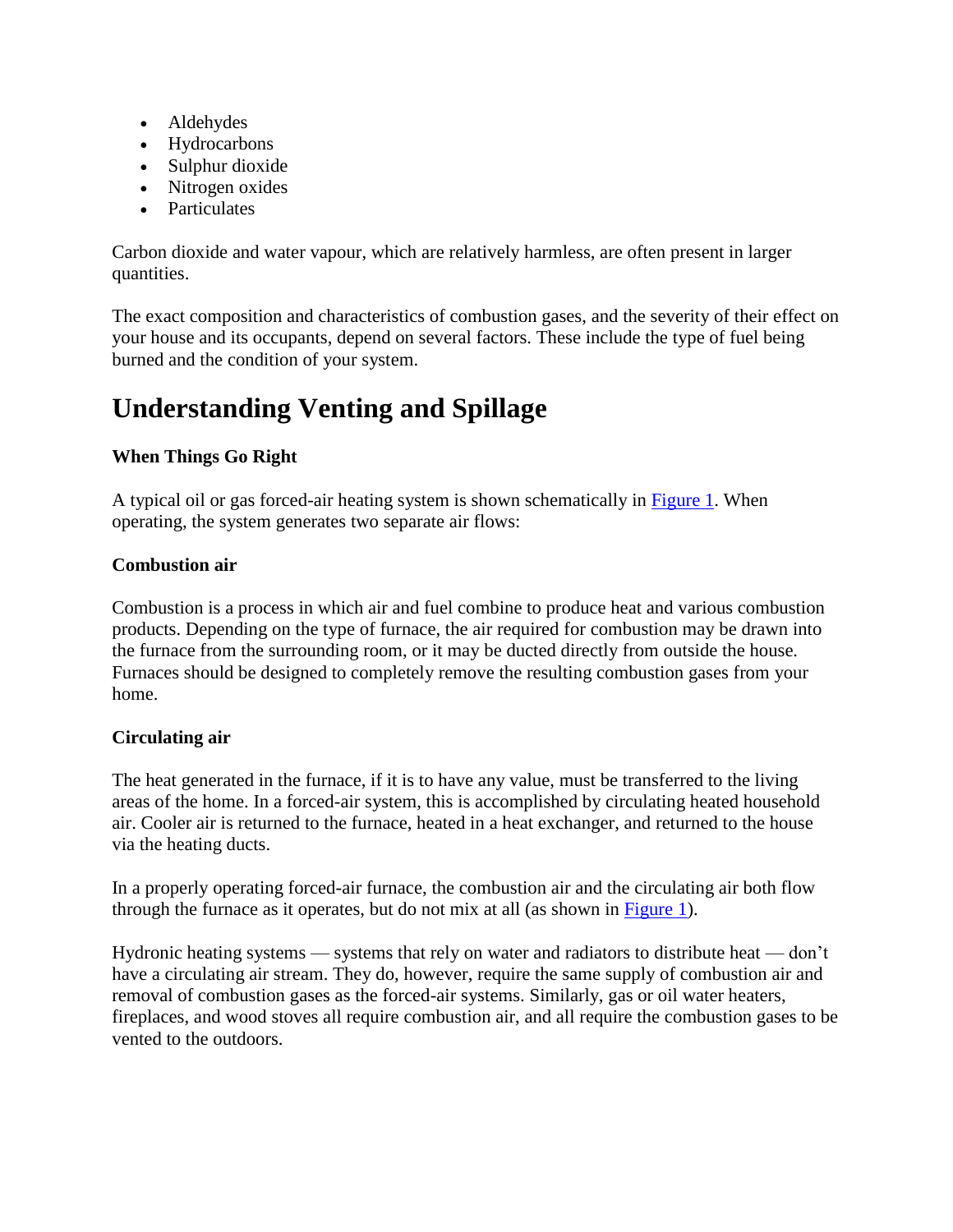

Figure 1: Basic Forced-Air Heating System Airflows

#### **When Things Go Wrong**

Unfortunately, combustion systems don't always work as they should, and combustion spillage is the result.

Sometimes this spillage is obvious — for instance, if you have a wood stove or a fireplace, you may occasionally see smoke escaping into the room. In other cases, spillage may not be so evident, in part because the furnace and water heater are usually located away from the main living areas of the home. In addition, many combustion gases are hard to detect — they are invisible and have little or no odour.

Three major factors, working alone or together, can create conditions conducive to combustion spillage in your home.

In addition to these factors, unusual winds can also sometimes be at fault.

#### **Factor 1: Chimney Problems**

Your chimney's job is to remove combustion gases from your home. However, your chimney won't work properly if it is poorly designed, poorly installed or poorly maintained.

There are many causes of inadequate chimney performance or failure. Here are some examples: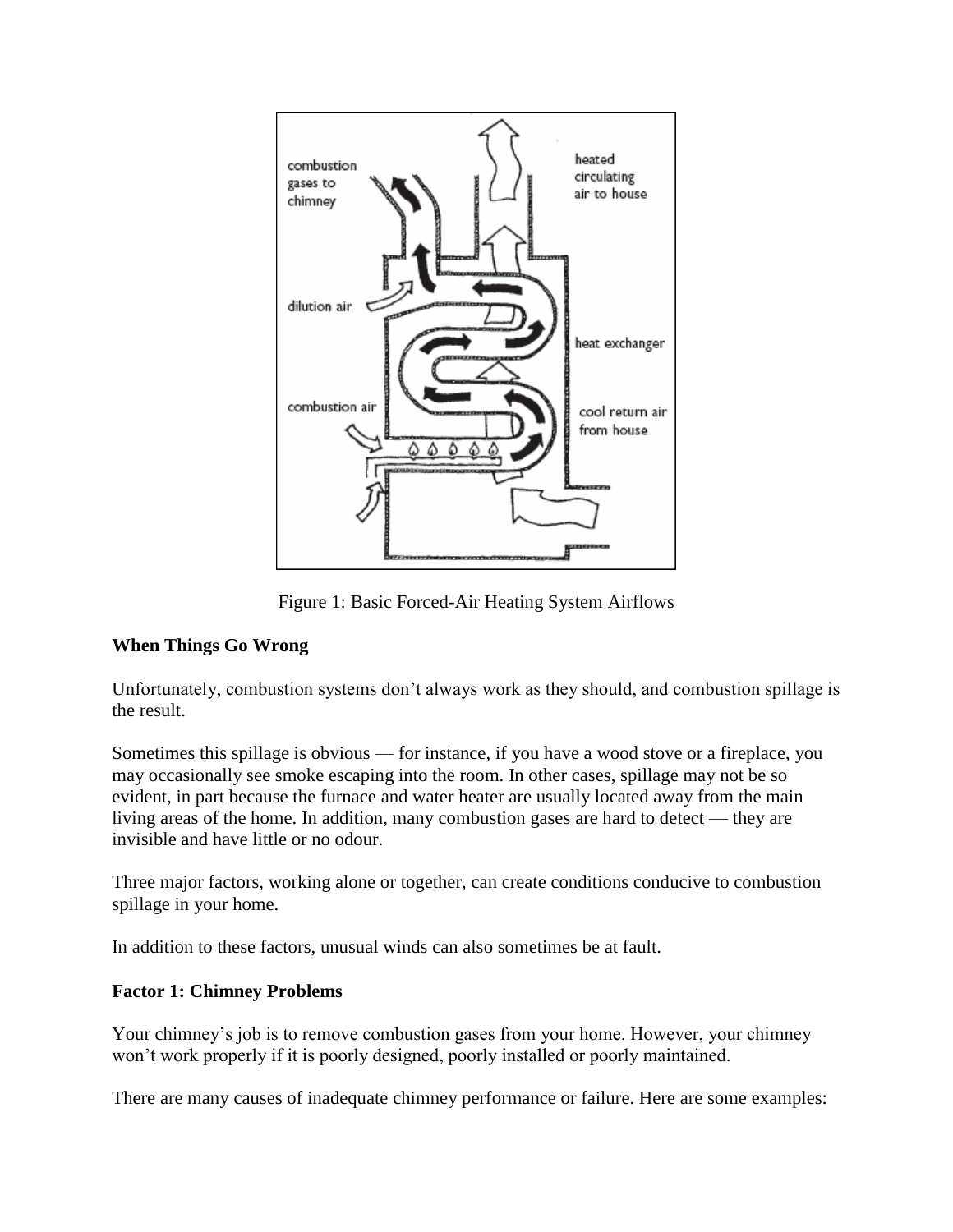- A chimney may be improperly sized too small for the job or too large to maintain an adequate draft.
- Obstructions such as birds nests, broken bricks and ice can block a chimney's air flow.
- Corrosion may become a problem as a result of condensation or poor construction or installation.
- An uninsulated chimney on an exterior wall is a particular concern because it can become very cold when combustion gases are not present. This can lead to condensation of moisture from the air. When the chimney first fills with moist combustion gases, the condensation may increase, at least until the chimney warms up. Condensation can result in damage to the materials in the chimney and ice formation. This in turn leads to problems such as crumbling bricks, cracks and leaks, blockages, and poor draft.

#### **Factor 2: Equipment Problems**

Your home's combustion appliances are made up of several components. Like chimneys, they should be well designed, properly installed, and regularly maintained. Otherwise, mechanical problems may prevent combustion gases from venting properly.

As an example, your furnace may be causing a spillage problem if the heat exchanger is corroded or cracked. This would allow crossover of circulating air into the combustion chamber or of combustion gases into the circulating air stream. Either way, combustion gases will end up being distributed through your home, as shown in Figure 2.

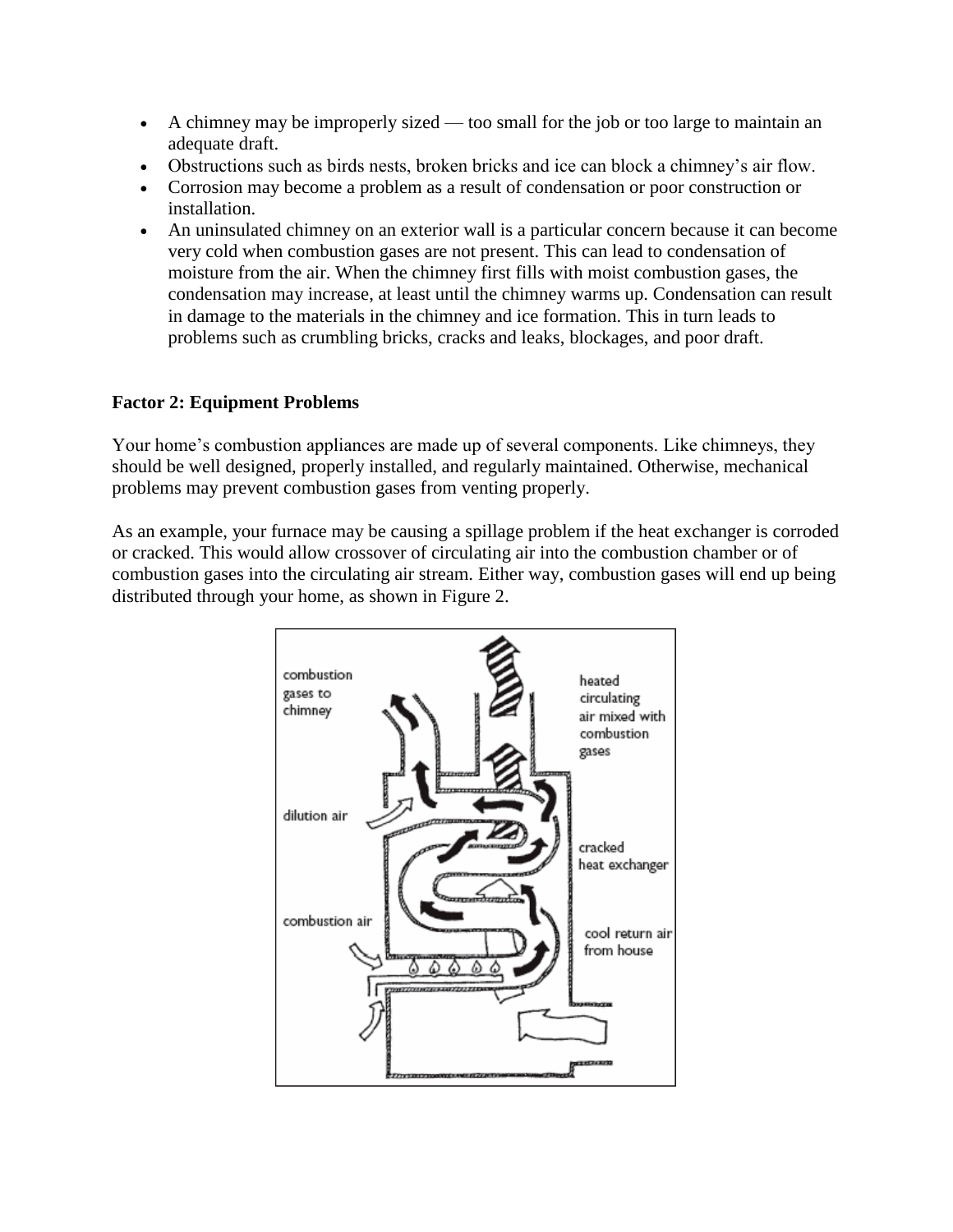#### Figure 2: Combustion Spillage Due to a Cracked Heat Exchanger

#### **Factor 3. Pressure Problems**

In the winter, we close up our homes. At the same time, we run exhaust fans and numerous other devices that pump air out of the house. (In fact, many appliances, particularly fireplaces, exhaust a considerable amount of air even when not operating.) As a result, the air pressure indoors falls below the air pressure outdoors, and the house becomes depressurized. Pressure is balanced as fresh outdoor air is drawn into the house through available openings, such as cracks and gaps around windows, doors, and small openings in the building structure.

If your house is sufficiently depressurized, air may be sucked in through the chimney. When this happens, air flows down the chimney, rather than up — a condition known as backdrafting (see figure 3). If you have ever opened the damper before lighting your fireplace and felt the big wash of cold air come into the living room, you have encountered [backdrafting.](http://www.cmhc-schl.gc.ca/en/co/maho/yohoyohe/inaiqu/inaiqu_004.cfm#figure3)

Backdrafting is most common during the "off " cycle of the combustion appliance. If the appliance starts up while backdrafting is occurring, the downward airflow in the chimney may be difficult to reverse. Combustion gas spillage could persist for as long after start up as it takes for the backdrafting to be reversed. In houses where the "on" cycle is short and the chimney is not insulated, this type of start up spillage may occur frequently, since the chimney has little opportunity to heat up and establish a good draft. Because the combustion products during startup are particularly dirty, even minor spillage of this type should be considered undesirable.

In some circumstances, backdrafting can also take place while the combustion appliance is operating — for instance, in a fireplace with a smouldering fire. (See ["What About Fireplaces?".](http://www.cmhc-schl.gc.ca/en/co/maho/yohoyohe/inaiqu/inaiqu_004.cfm#fireplace))

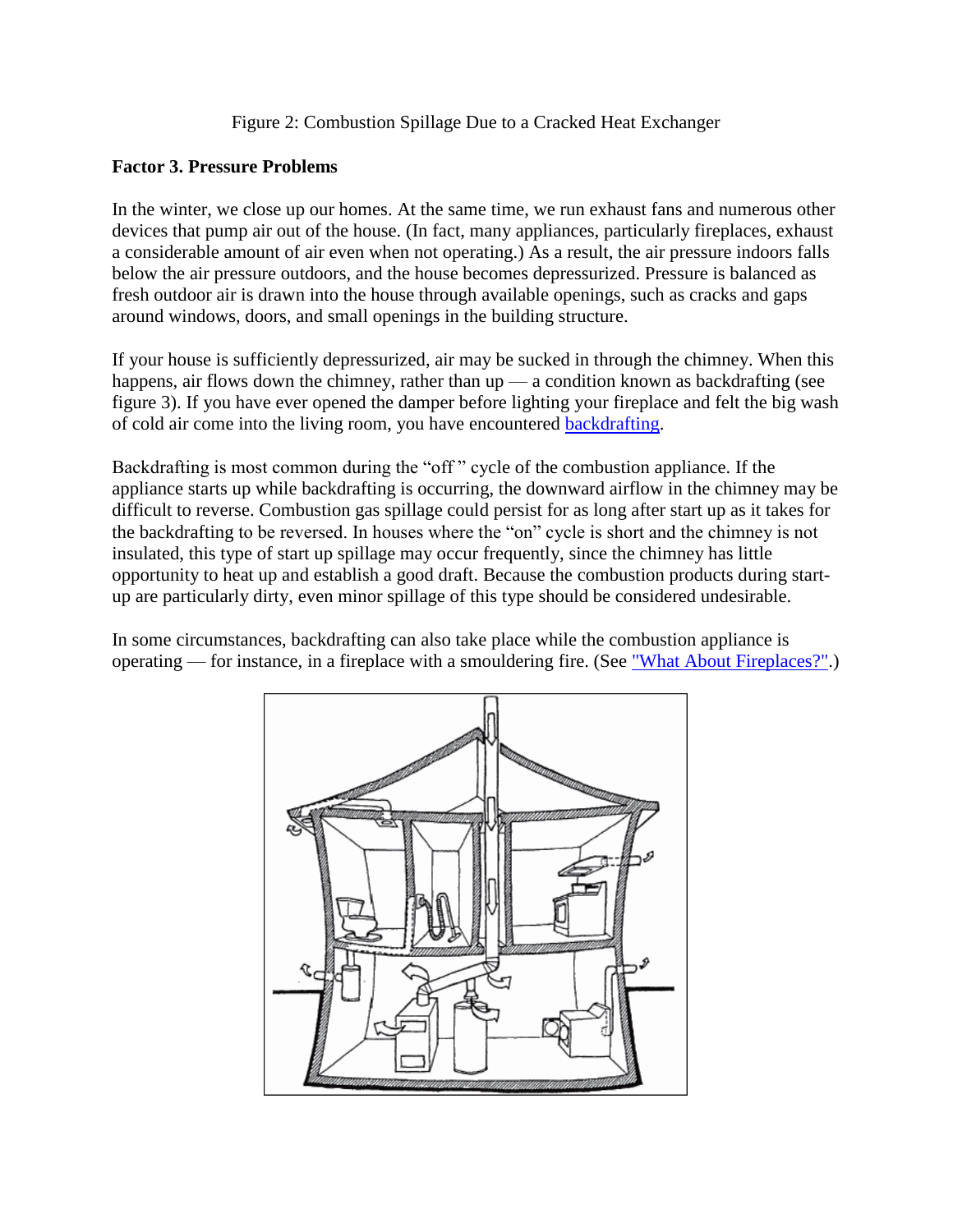#### Figure 3: Backdrafting Due To Depressurization

#### **Can We Control Combustion Gas Problems?**

By reading this fact sheet, you have already made a start toward controlling your combustion gas problems, because increased awareness is the foundation for action. You can build on this foundation by taking measures to *prevent*, *detect*, and *correct* combustion spillage problems.

If you follow the recommendations below, you are unlikely to experience hazardous levels of combustion gases in your home. Some of the actions have costs — but that is a small price to pay for improving the quality of the air in your home and for ensuring your health and safety.

### **Preventing Combustion Spillage**

As the saying goes, prevention is the best cure. Some of the actions described below will be easier to implement if you are building, renovating or replacing existing equipment. Even if you are not, there is still a great deal you can do.

#### **Maintain Your Combustion Appliances**

Start an annual maintenance routine for all your combustion appliances. Get professional assistance to do this. The service person should check for heat exchanger leakage, evidence of start up spillage, and condensation in chimneys.

Maintenance should include a tune-up — a properly tuned combustion appliance rarely produces carbon monoxide, the most serious threat. If necessary, have your furnace adjusted so that it operates on cycles that are six minutes or longer (to minimize start up spillage). Remember that a thorough maintenance check may cost a little more than a simple cleaning, but it is money well spent.

#### **Inspect and Maintain Your Chimney**

A blocked chimney will not vent your furnace's combustion gases. Have a professional check that your chimney is not cracked and is clear of obstacles such as pieces of broken brick, or ice, or dead birds. This check should be done routinely as part of an annual or bi-annual service call.

#### **Upgrade Your Chimney**

Talk to chimney professionals to find out how your chimney's performance can be improved. If you are building or renovating, try to have the new chimney located on an inside wall.

Have a specialist assess the air supply for your combustion appliances. Remember that even a properly designed combustion air duct will not, on its own, solve spillage or backdrafting problems; chimney problems and depressurization should also be resolved.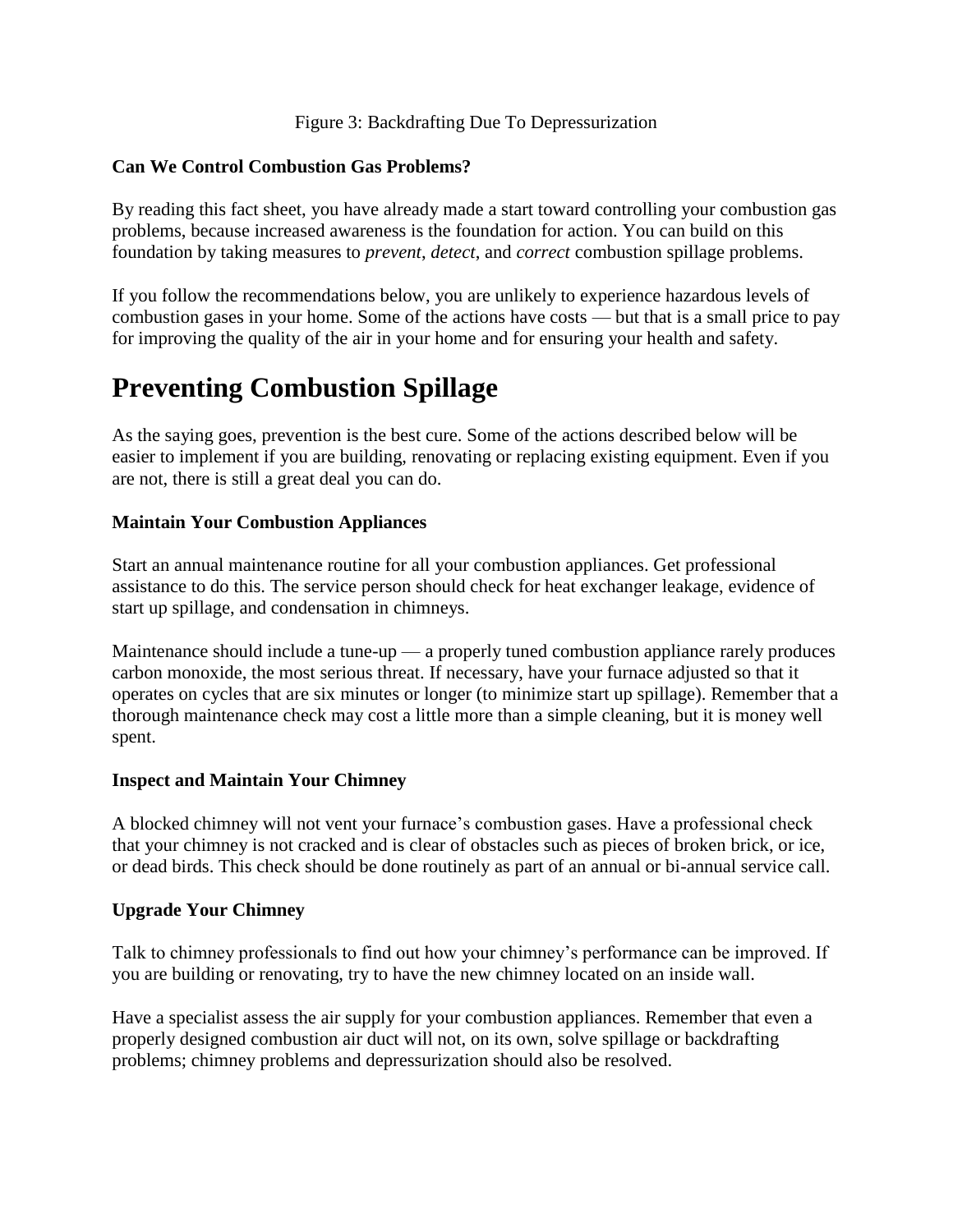When replacing existing equipment or buying new equipment, invest in appliances that are less prone to spillage. Forced draft appliances, which rely on a fan to establish positive venting of combustion gases, are often resistant to spillage. Sealed combustion appliances isolate the combustion air and combustion gases from the living areas. This further restricts the possibility of spillage. Ask the salesperson for advice.

#### **Avoid Conditions that Lead to Backdrafting**

With a little care, conditions that might lead to backdrafting can be minimized by reducing indoor and outdoor pressure differences.

For instance:

- Be wary of operating several powerful exhaust devices simultaneously.
- If you install a new range-top barbecue with a powerful exhaust fan, get expert advice on how to balance this on the air supply side.
- Avoid combinations of appliances that are likely to create depressurized conditions for instance, a natural draft furnace with a range-top barbecue exhaust fan.
- If your furnace or water heater is enclosed in a small separate room, allow air to move freely between the furnace room and the rest of the house. Louvred doors may be the answer.
- If you have a forced-air heating system, be sure you are not drawing return air from the immediate vicinity of your combustion appliances. Make sure the blower door on your furnace is in place.

# **What About Fireplaces?**

Fireplaces can be a significant combustion spillage threat and should be treated with great respect. Most people with a fireplace have experienced small puffs of smoke when the fire is lit. They may not know that the smouldering embers of a dying fire can release high concentrations of carbon monoxide (CO), a colourless, odourless and extremely toxic gas. This happens because when a fire is burning down, little heat is being released; the chimney draft may be very weak and the CO easily spills into the home, sometimes after the family has gone to bed.

Fireplace safety measures include chimney maintenance, warning devices and avoiding conditions that are conducive to backdrafting. Extra air from outdoors should always be provided while the fireplace is burning strongly or smouldering. Keeping fireplace doors tightly shut as the fire burns down can also help reduce the potential for spillage. Consider adding tight-fitting doors if there are none or, better still, install an energy-efficient fireplace insert.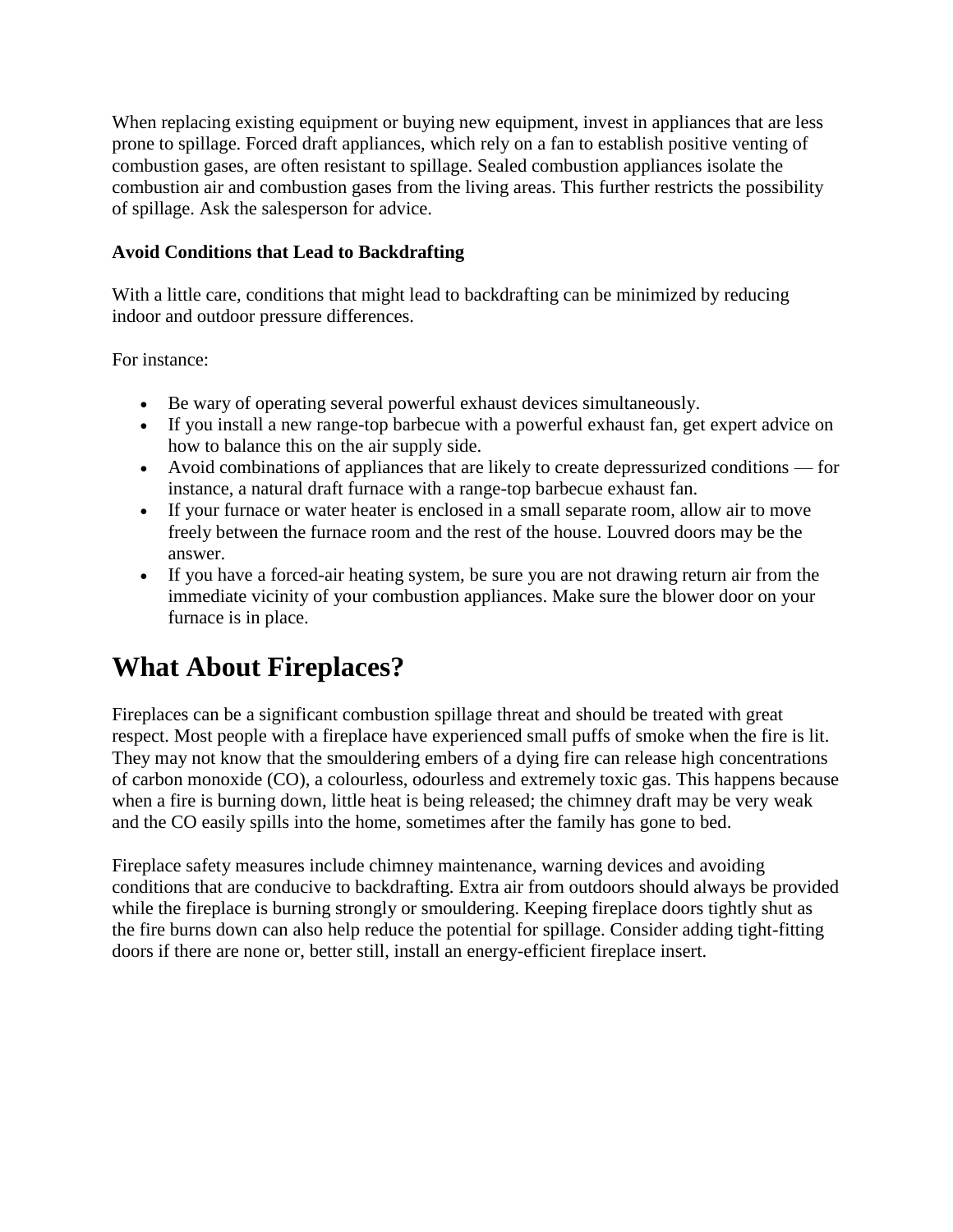

Figure 4: Chimney Flow Test

#### **Chimney Flow Test**

- 1. Hold a smoke indicator (such as an incense stick) near the draft hood of a gas furnace or water heater, or near the barometric damper of an oil furnace when your furnace is operating. Watch the direction of the smoke.
- 2. Now switch on all exhaust fans and other exhaust equipment. Check again for smoke movement at the draft hood or damper.
- 3. If the smoke moves into the house, you may have a spillage problem.You should immediately call an experienced professional heating contractor for a thorough inspection.

# **Be Careful with Unvented Appliances**

If you have an unvented gas range in your home, be sure to use your range hood, and provide extra ventilation whenever the appliance is operating.

Unvented portable space heaters should not be used except in heat emergencies, and then only with windows open to allow combustion gases to escape.

# **Detecting Combustion Spillage Problems**

Even with a good prevention program, you should be on the look-out for combustion gas spillage.

Watch for warning signs such as:

- Repeated headaches, skin and throat irritations, and other low grade illnesses
- Combustion odours anywhere in the house